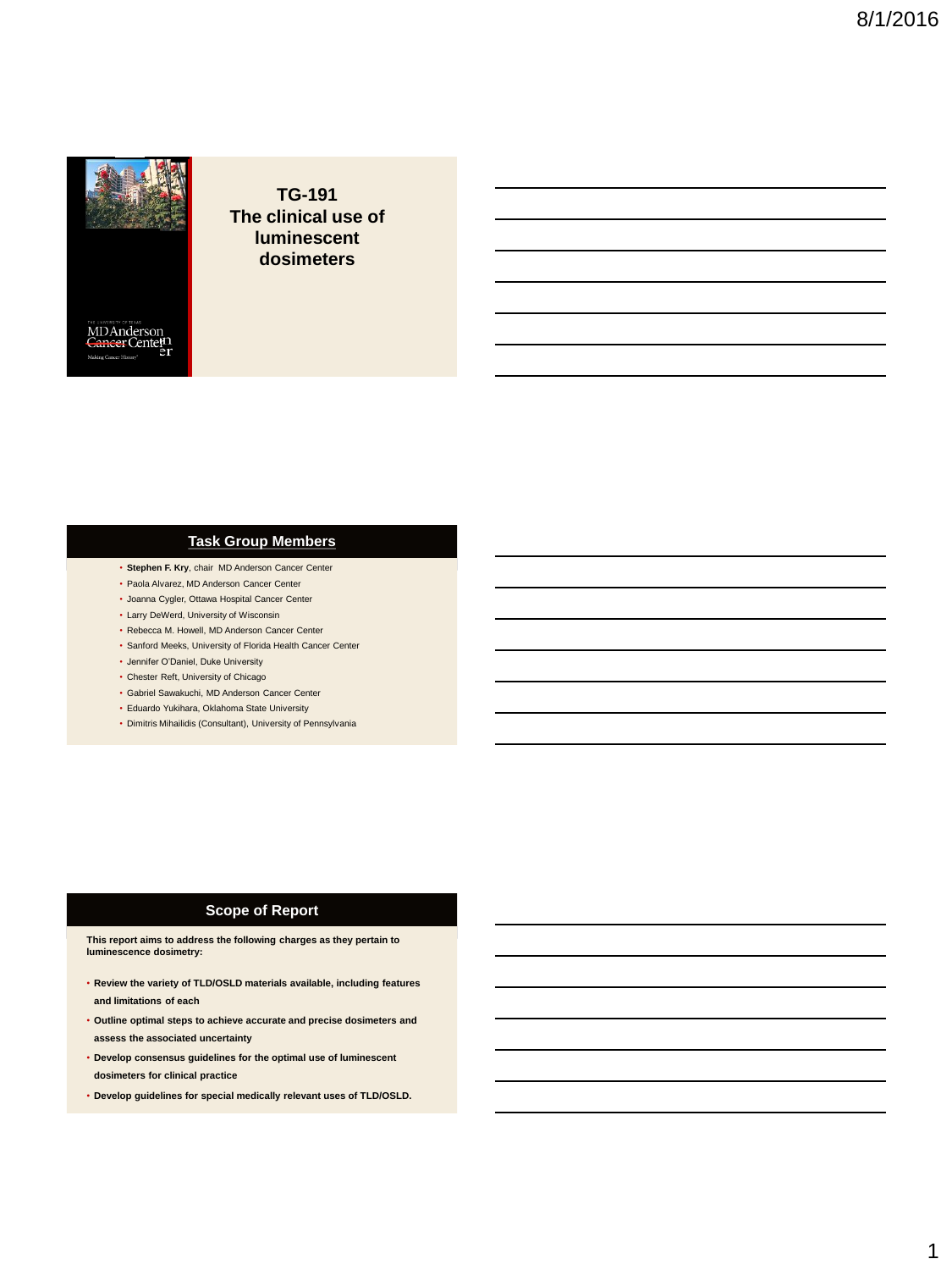## **Status of Report**

- **Reviewed by WGRD**
- **Reviewed by SC**
- **Still needs final review by TPC**
- **Published 2017**

#### **Goals of this session**

- •**Convey TG summary:** –**Listen to this talk now so you don't have to read the TG report later!**
- •**Keep >40% of audience awake for the entire hour**

#### **Outline**

- **1. Introduction**
- **2. Theory**
- **3. Types of LD 4. Factors for dose calculation**
- **5. Batch calibration**
- **6. Practical dose calculation 13.Recommendationsformalisms**
- **7. Commissioning and QA**
- **8. General Handling**
- **9. Safety**
- **10.Reuse**
- **11.Practical Applications**
- **12.Standardization of dose reporting**
-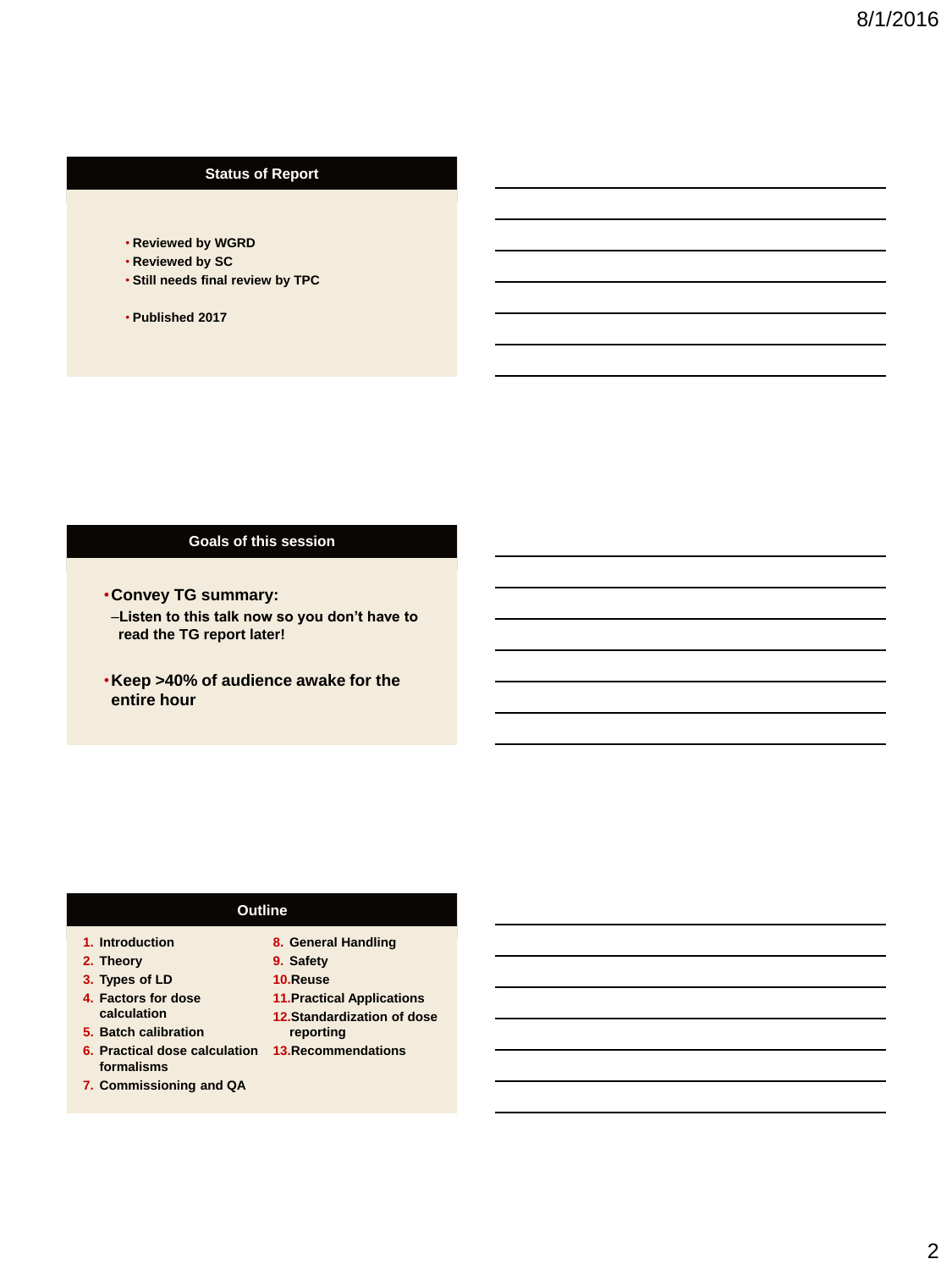## **1. Introduction:**

- **What is covered?**
- –**TLD, OSLD**
- –**Passive dosimetry**
- **What is not covered?**
- –**Glass luminescent dosimeters** –**Scintillation dosimeters**
- –**TLD/OSLD as active dosimeters**
- **Most common handling procedures** –**Most thoroughly vetted in literature**
- –**Other processes are out there**
- **Can be very good, but user beware**





## **2. Stimulation and Read-out**

- **During irradiation, liberated electrons move through crystal lattice and are trapped in energy wells are lattice defects**
- **During readout, trapped electrons are liberated and release light**
- **TLD: ~all trapped electrons are liberated**





#### **2. Traps structure**

- **Traps have many depths**
	-
	- **Low T peaks are unstable, remove with a pre-heat cycle**
	- **Peak 5 is ideal for dosimetry**
	- **High T peaks are hard to empty without a lot of blackbody**
	- **Shallow traps are unstable (fading in first 10 minutes)**
	- **Intermediate traps are good**

• **Deep traps are not emptied**

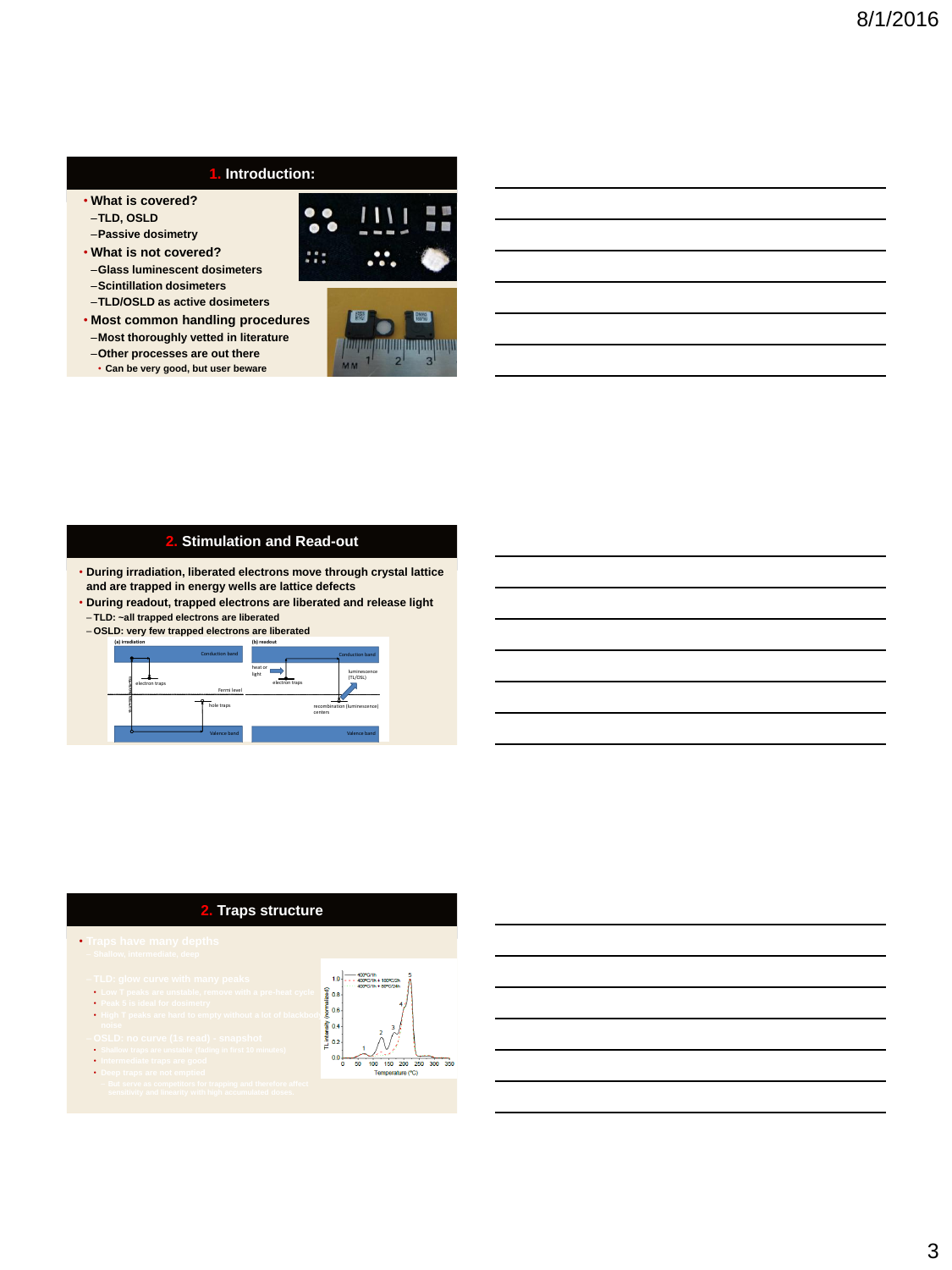## **3. Types of LD**

- **There are many types of TLD** – **Special applications**
- **Report focuses on: LiF:Ti,Mg (TLD-100)**
	- **Al2O<sup>3</sup> :C (nanoDot)**
	- **Other Dosimeters discussed**
	- **May have very different properties**
- **TLD available in different presentations** – **Solid vs. powder**





#### **Outline**

- **1. Introduction**
- **2. Theory**
- **3. Types of LD**
- **4. Factors for dose**
- **calculation**
- **5. Batch calibration**
- **formalisms**
- **7. Commissioning and QA**
- **8. General Handling**
- **9. Safety**
- **10.Reuse**
- **11.Practical Applications**
- **12.Standardization of dose reporting**
- **6. Practical dose calculation 13.Recommendations**

#### **4. Parameters for calculating dose**

 $D = M * N *$  Correction factors

 $D_w = M_{corr} \cdot N_{D,w} \cdot k_F \cdot k_L \cdot k_Q \cdot k_\theta$ 

- **Mcorr – corrected signal (counts or uC/mg)**
- **N – calibration coefficient (cGy/count)**
- **k<sup>Q</sup> – beam quality correction factor**
- **k<sup>L</sup> – dose non-linearity correction factor**
- **k<sup>F</sup> – fading correction factor**
- **k – angular dependence correction factor**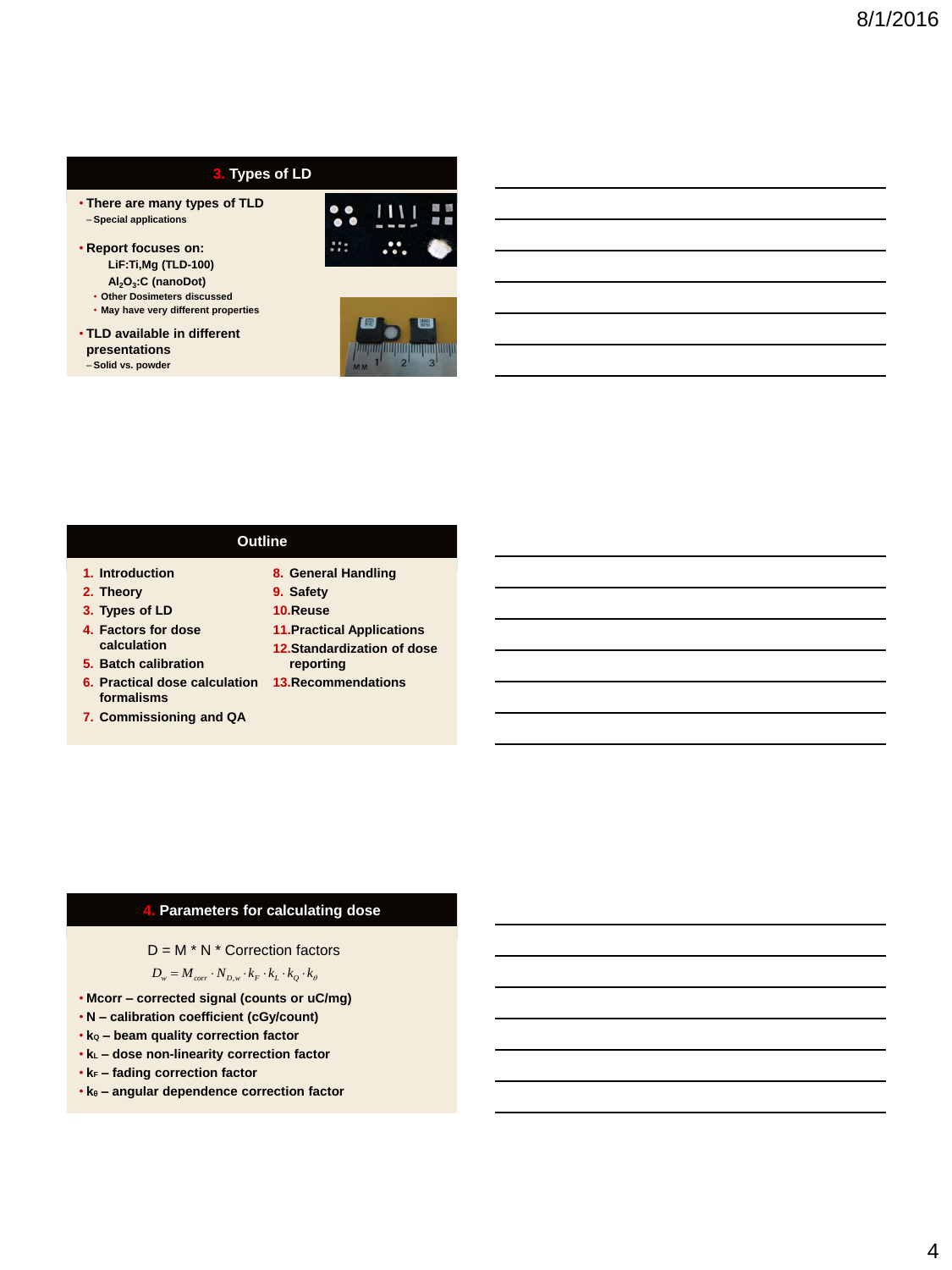#### **4. Mcorr – corrected signal (counts or uC/mg)**

• **Maraw is the raw number of counts or uC/mg**  
\n
$$
-OSLD
$$
\n
$$
-OSLD
$$
\n
$$
-OSLD
$$
\n
$$
M_{cor} = \frac{\sum_{j} ((M_{row,j} - M_{sky}) \cdot k_{sj})}{M_{cor}} \times M_{cor} = (M_{raw} - M_{bkg})
$$

 $\begin{array}{ccc} -\textbf{OSLD} & & \textbf{TLD} \\ \sum ( (M_{\textit{row},j}-M_{\textit{bkg}})\cdot k_{\textit{d,j}})^{\top} & & M_{\textit{corr}} = (M_{\textit{raw}}-\widetilde{M}_{\textit{bkg}}) \end{array}$ 

• **Mbkg = background signal**

- –**Dosimeter with same storage history or same dot (OSLD)**
- **Read OSLD multiple times (can and should)**

 $M_{corr} = M_{raw}$ 

–**Signal depletes, but by very small amount (0.05%/reading)**

• **Typically:** 

#### **4. Calibration (N)**

- **We need to relate number of counts to dose**
- **Irradiate "standards" to a known dose and define N**
- **Dosimeters irradiated with high precision and control**

$$
N_{D,w} = \frac{D_0}{\left(M_{0,corr}\right)}
$$

• **Similar process as for an ion chamber**

- **N is not traceable to NIST**
- –**"Standard" is a sort of tertiary standard**

## **4. Calibration (N)**

#### • **Ion Chamber**

- $\cdot$  **D** = **M N**  $P_{tp}$   $P_{ion}$  **k**<sub>Q</sub> ...
- **D and M are related by N under calibration conditions**
- **Calibration conditions more than just Calibration conditions include 10x10 at 100 cm SSD** – **Full ion collection, STP, Co-60**
- **The corrections relate the measurement conditions to the calibration conditions – where N is defined and valid**
- **The calibration conditions are logical**
- **STP, full ion collection, reference beam**

## • **LD**

- **D** = **M N k**<sub>L</sub> **k**<sub>F</sub> **k**<sub>θ</sub>**<sup>** $k$ **</sup><sub>Q</sub> ….** • **D and M are related by N under calibration conditions**
- **Dose, beam quality, time, orientation** • **Corrections also relate measurement conditions to the**
- **calibration conditions – where N is defined and valid** • **Calibration conditions are less**
- **natural**
	- **What dose? what time after irradiation? What angle of incidence? What beam?**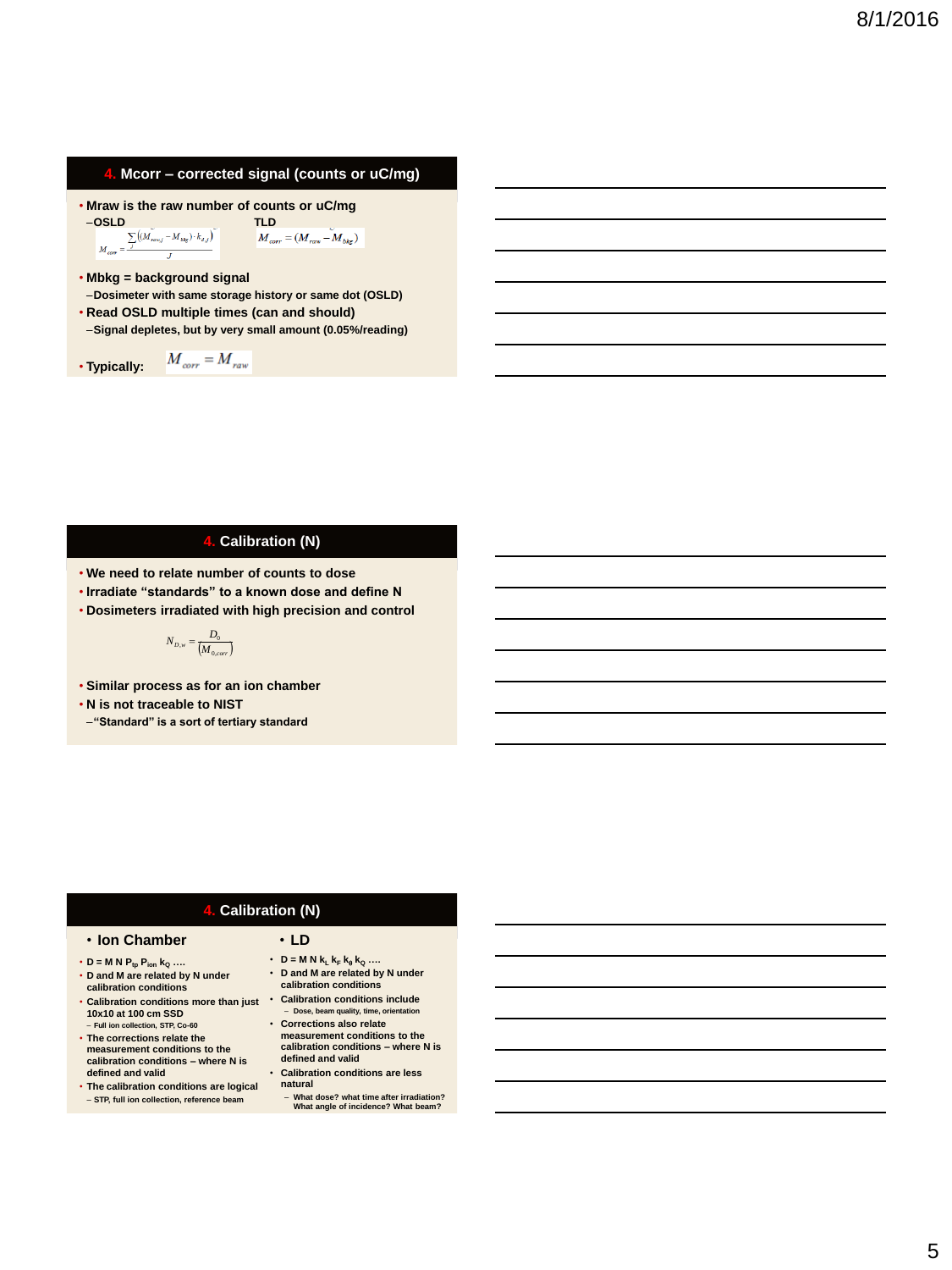#### **4. Calibration conditions**

- **For ion chamber**
- –**Logical reference conditions** • **Co-60, STP, full ion collection**
- **For LD, no natural default**
- –**Can pick arbitrary calibration conditions**
- –**Flexible – minimize corrections for given application**
- –**Requires application of appropriate correction factors to get back to the calibration conditions selected**
- **N = N (dose level, time since irradiation, beam quality, orientation, reader mode, reader……)**

#### **4. Calibration options**

• **Create a calibration curve**

- **For each reading session, irradiate standards appropriate for a given experiment**
- **Define N for that**
- **session** • **Best precision,**
- **additional work**



#### **4. Constancy dosimeter**

**How to handle the variability in reader output**

**If you generate a calibration curve, keep an eye on sensitivity: Irradiate a constancy dosimeter (irradiated to a known dose and corrected for fading a depletion).**

- **1. Correct for session-specific reader output to determine N (scale output)**
- **2. Use N established at the time of the calibration curve – verify no large scale drifts with constancy dosimeter (not reasonable for TLD – too much variability)**

**Use common sense with a constancy dosimeter. Reader performance should not change drastically!**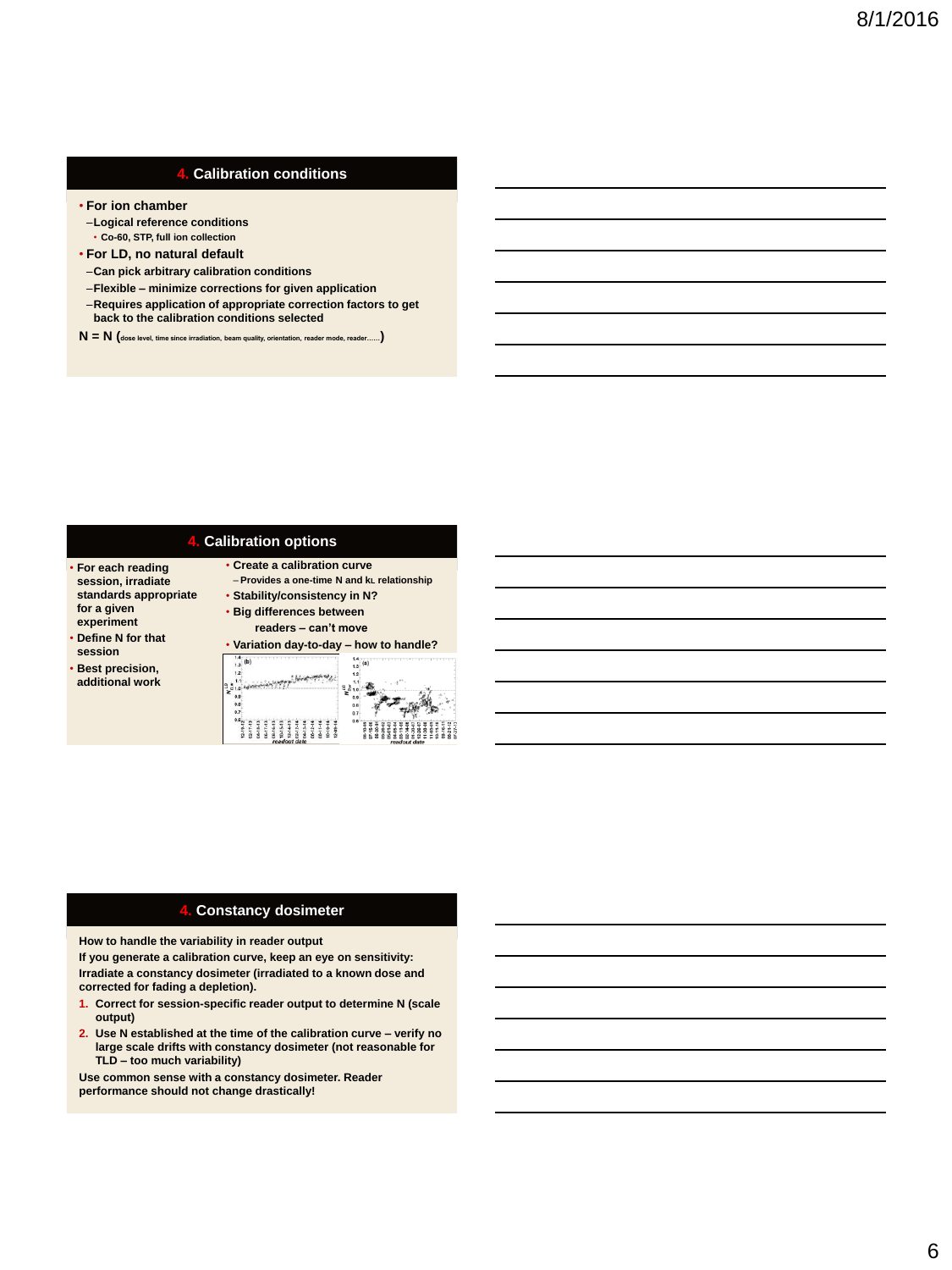## **4. Corrections**

- **We have M and N**
- **If our experimentals and standards are under the same conditions, we are done!**
- **Otherwise, we need to correct for these differences**
- **Linearity, fading, beam quality, angular effects**

## **4. Linearity k<sup>L</sup>**

S (cou

- **Response is supralinear at relevant doses**
- **TLD:**
- –**Linear up to ~4-5 Gy**
- **OSLD:**
- –**Correction is 2-3% at 2 Gy**
- –**Up to 15% at 10 Gy**
- **Establish characteristics**
- **Calibration curve**



## **4. Fading**  $k_F$

- **Spontaneous signal loss with time**
- **TLD**
- **Few % in first few days, then 1%/month** – **Even with pre-heating**
- **OSLD:**
- **Severe fading in first ~8 minutes** – **Do not read during this time**
- **After this: 1 % / month**
- **Account for this issue if a concern** – **High precision, long term record**

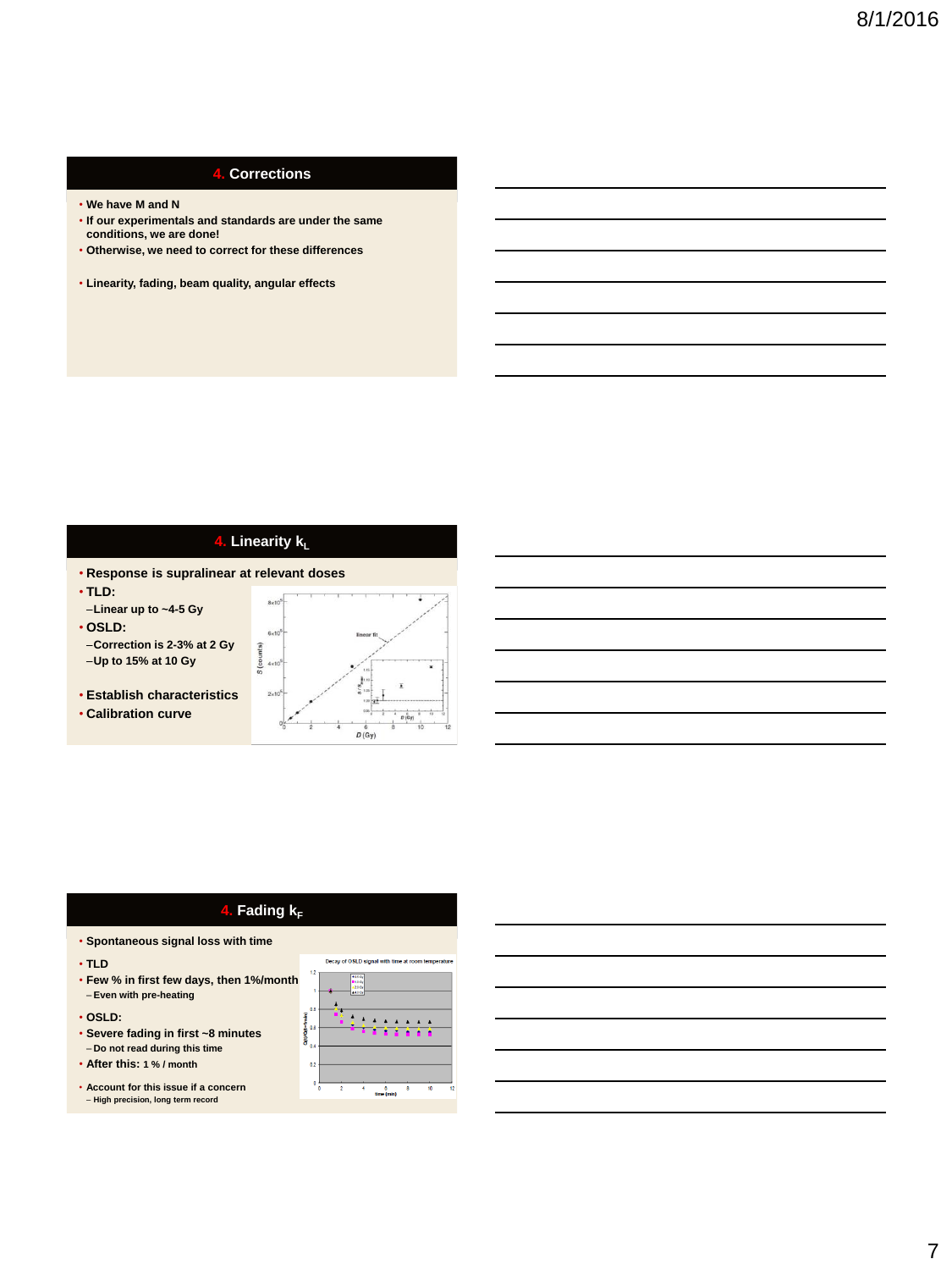## **4. Beam quality k**<sub>Q</sub>

- **Intrinsic energy dependence: (change in signal per dose vs energy)** – **Smaller and only for TLD**
- **Medium-dependent dependence: (change in signal compared to water)** – **Predominant issue**
- **<1% from 6 MV to 18 MV**
- **Up to 2% between photon and electron (lower)**
- **Up to 1% (TLD), up to 3% (OSLD) variation as field size and depth change** • **Outside the treatment field response can overestimate the dose by 30% or more because of the soft spectrum**
- **In imaging applications the response can overestimate the dose by a factor of 1.4 for TLD and 3+ for OSLD relative to MV calibration**
- **Not a concern for many applications, but may need to account for this**

## **4. Beam quality**  $\overline{k_0}$

• **Intrinsic energy dependence: (change in signal per dose vs energy)** – **Smaller and only for TLD**

| 1.6<br>1.5<br>1.4<br>1.3<br>1.2<br>1.1<br>6<br>1.0<br>0.9<br>곭<br>0.8 | <b># Konnai (2005)</b><br>$\triangle$ Davis (2003)<br>* Nunn (2008) (Measured)<br>* Nunn (2008) (MCNPS C<br>-Simulated Monoenerget | 4.5<br>ter<br>4.0<br>٩.<br>3.5<br>ö<br>₹<br>3.0<br>2.5<br>2.0<br>æ<br>즓<br>1.5<br>Relative Er<br>1.0<br>0.5 |      |                                | -Burlin Cavity Theory<br>+ Mobit el al (2006)<br>• Reft et al (2009)<br>Miljanic et al (1997)<br>4 Jursinic et al (2007) |       |
|-----------------------------------------------------------------------|------------------------------------------------------------------------------------------------------------------------------------|-------------------------------------------------------------------------------------------------------------|------|--------------------------------|--------------------------------------------------------------------------------------------------------------------------|-------|
| 0.7<br>0.6<br>10<br>100                                               | 1000                                                                                                                               | 0.0<br>0.00                                                                                                 | 0.01 | 0.10<br>Blacken France (14-10) | 1.00                                                                                                                     | 10.00 |

|                                     | <u> 1989 - Johann Barn, fransk politik amerikansk politik (</u> |  |  |
|-------------------------------------|-----------------------------------------------------------------|--|--|
| and the contract of the contract of |                                                                 |  |  |
|                                     |                                                                 |  |  |
|                                     |                                                                 |  |  |
|                                     |                                                                 |  |  |
|                                     |                                                                 |  |  |



- **OSLD:**
- **En-face vs edge on** – **2% difference in a 6X beam, more**
- **at lower energy**





– **At low E, with asymmetric presentations, can definitely see**

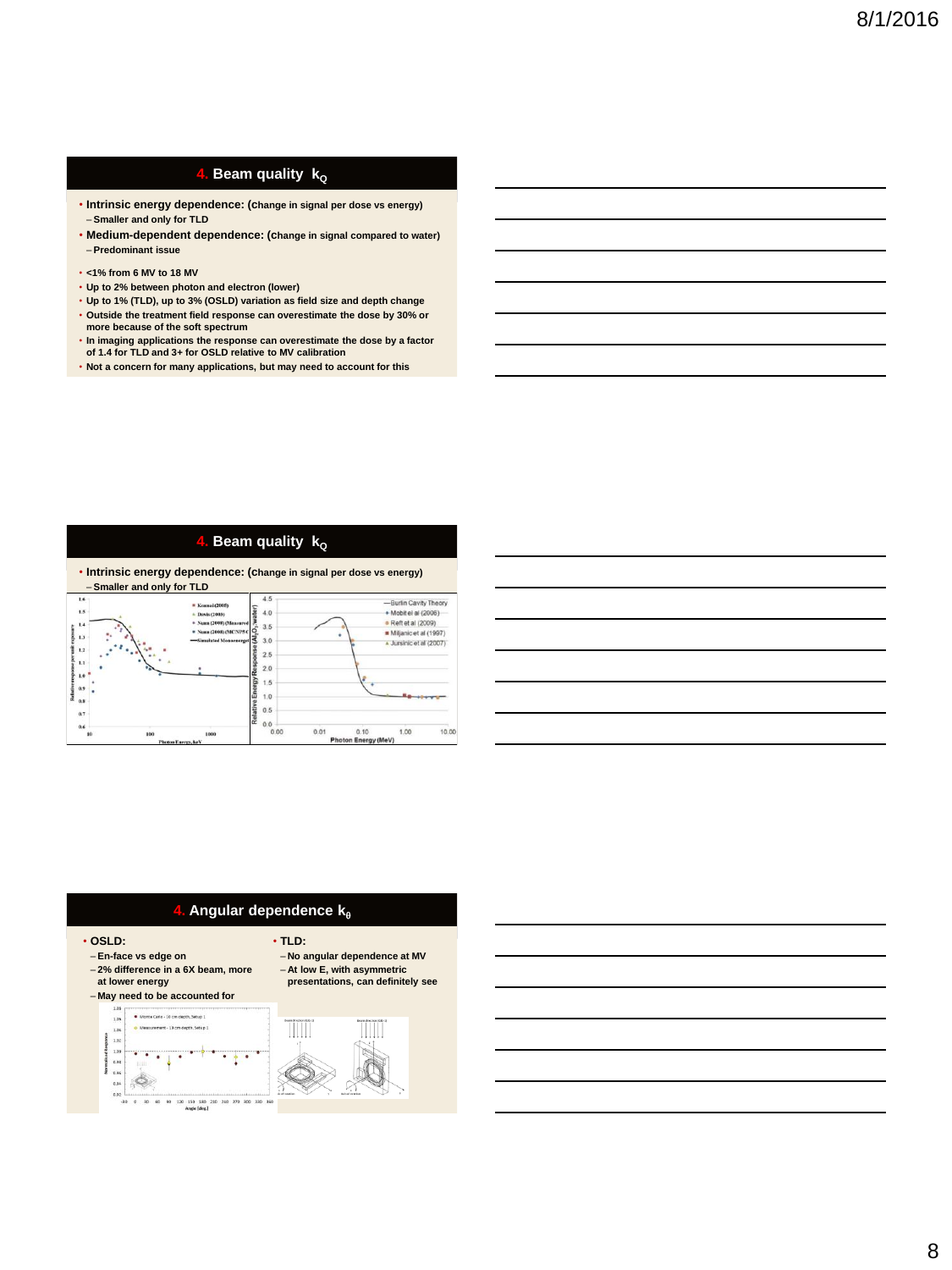#### **4. Correction factors**

- **Minimize the magnitude**
- –**Irradiate standards under similar conditions as experimentals**
- **Ignore if small (be sure)**
- –**Increased uncertainty**
- **Characterize and apply correction factors** –**Increased effort**

#### **Outline**

- **1. Introduction**
- **2. Theory**
- **3. Types of LD**
- **4. Factors for dose calculation**
- **5. Batch calibration**
- **6. Practical dose calculation 13.Recommendations formalisms**
- **7. Commissioning and QA**
- **8. General Handling**
- **9. Safety**
- **10.Reuse**
- **11.Practical Applications**
- **12.Standardization of dose reporting**
- 

## **5. Batch calibration**

- **Assume characteristics are all the same (except sensitivity)**
- **Sensitivity of dosimeter vs. ave – sensitivity is variable**
- **Establish ks,i for each dosimeter** – **Irradiate batch of dosimeters to 25cGy**
- **Determine relative sensitivity**
- **Hard to track, but best precision**
- **Select dosimeters within ks,i-window**
- **Sensitivity within, say +/- 2%**
- **Assume all have equal sensitivity**
- **Easy to track, lower precision, discard dosimeters**

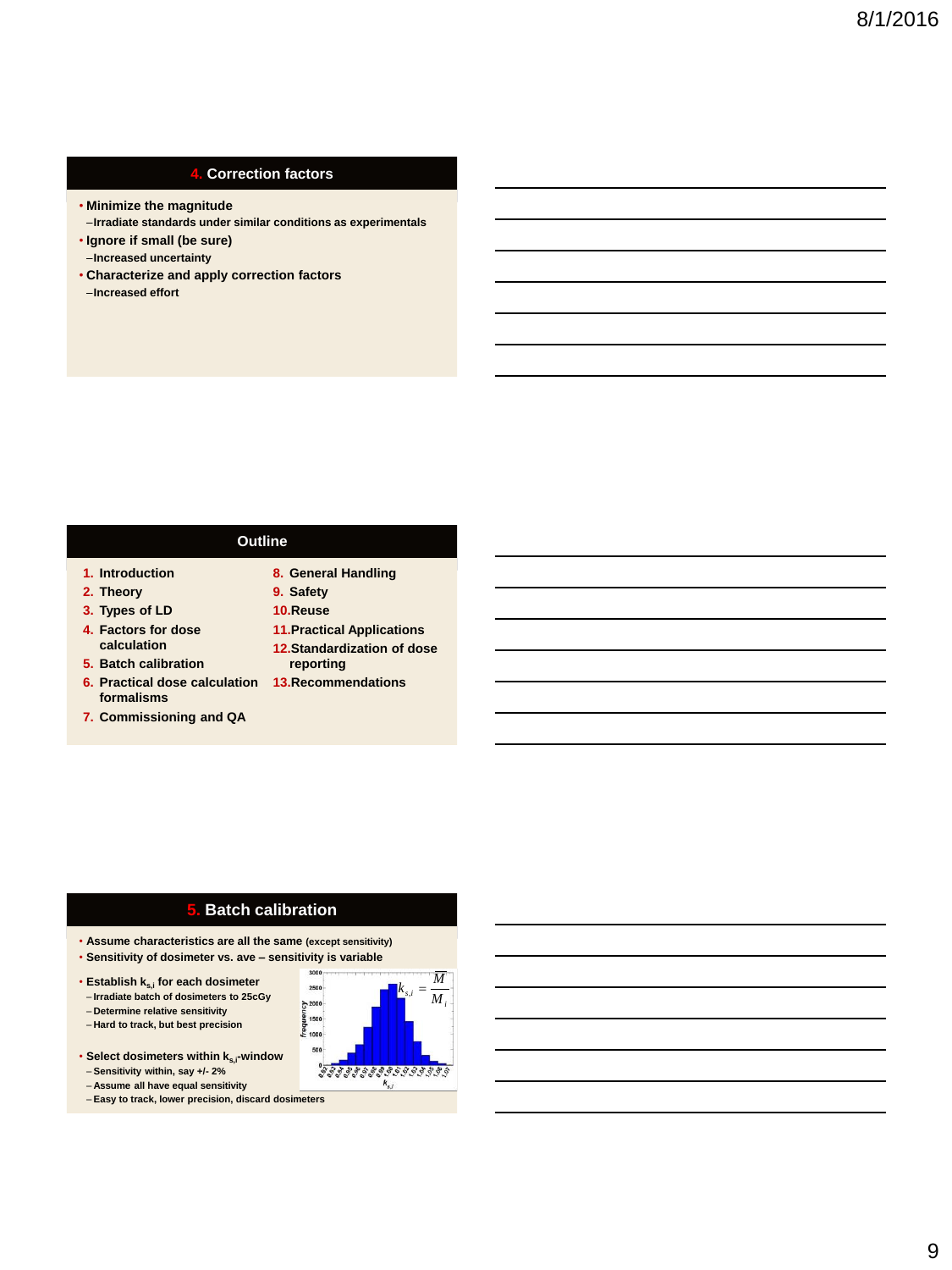#### **5. Where does that leave us?**

$$
\begin{array}{ccc} \bullet\textbf{OSLD} & & \textbf{TLD} \\ \textbf{N}_{\textit{corr}} = & \sum\limits_{j} (M_{\textit{raw},j} - M_{\textit{bkg}}) \cdot k_{\textit{d,j}}) & M_{\textit{corr}} = k_{\textit{c,j}} \cdot (M_{\textit{raw}} - M_{\textit{bkg}}) \\ \end{array}
$$

• **Again, assuming background and depletion are negligible**

• **Batch calibration:**  $M_{corr} = k_{s,i} \cdot M_{raw}$ 

$$
D_w = M_{corr} \cdot N_{D,w} \cdot k_F \cdot k_L \cdot k_Q \cdot k_\theta
$$

#### **Outline**

- **1. Introduction**
- **2. Theory**
- **3. Types of LD**
- **4. Factors for dose calculation**
- **5. Batch calibration**
- **6. Practical dose calculation 13.Recommendations formalisms**
- **7. Commissioning and QA**
- **8. General Handling 9. Safety**
- **10.Reuse**
- **11.Practical Applications**
- **12.Standardization of dose reporting**
- 

### **6. Calibration options**

#### • **High precision**

- **Establish calibration coefficient for each session – i.e., session specific N**
- **Characterize and apply correction factors for all factors (including ks,i)** • **Minimized by irradiating standards and experimentals under similar conditions**
- **Multiple dosimeters for each reading**

#### • **High Efficiency**

- **Establish a calibration curve (N and kL together)**
- **Verify N is reasonable for the given session**
- **TLD: standard** • **OSLD: constancy dot – fading and depletion corrected standard read repeatedly** – **Use a ks,i window**
- **Neglect most correction factors (except kL)**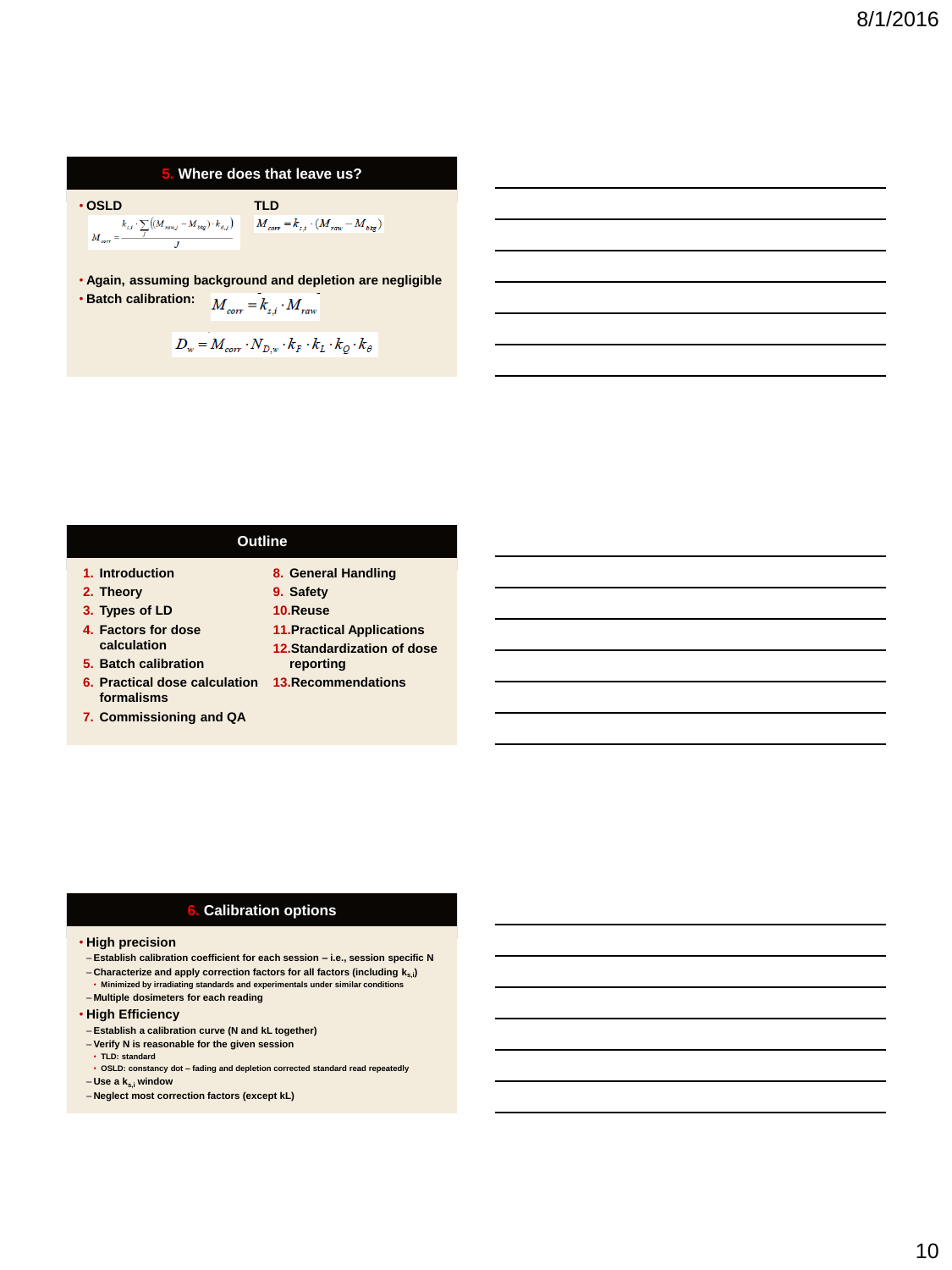## **6. Calibration options**

- **Controlled**
- **Reference irradiation conditions**
- **Experienced handler**
- **Less Controlled** – **Variable conditions (patient dosimetry)**
- **Less experienced handler**

| 6. Uncertainty            |                       |                          |                        |                    |                             |                       |                    |                        |                    |
|---------------------------|-----------------------|--------------------------|------------------------|--------------------|-----------------------------|-----------------------|--------------------|------------------------|--------------------|
|                           | <b>OSLD</b>           |                          |                        |                    |                             | <b>TLD</b>            |                    |                        |                    |
|                           | <b>High Precision</b> |                          | <b>High Efficiency</b> |                    |                             | <b>High Precision</b> |                    | <b>High Efficiency</b> |                    |
| Variable                  | Controlled            | Less<br>Controlled       | Controlled             | Less<br>Controlled | Variable                    | Controlled            | Less<br>Controlled | Controlled             | Less<br>Controlled |
| $D_{\alpha}$              | 0.6                   | 0.6                      | 0.9                    | 0.9                | $D_{0}$                     | 0.6                   | 0.6                | 0.9                    | 0.9                |
| $M_0$                     | 0.8                   | 1.6                      | 1.4                    | 2.0                | $M_0$                       | 0.7                   | 0.7                | 1.0                    | 1.4                |
| $M_{\text{max}}$          | 0.8                   | 1.6                      | $\sim$                 | 0.8                | $M_{\text{raw}}$            | 1.7                   | 1.7                | 1.7                    | 2.0                |
| k,                        | 0.3                   | 0.6                      | 0.3                    | 0.6                | k,                          | 0.1                   | 0.2                | 0.1                    | 0.2                |
| $k_{\rm r}$               | 0.1                   | 0.2                      | 1.0                    | 2.0                | $\mathbf{k}_i$              | 0.7                   | 1.4                | 1.0                    | 2.0                |
| $k_0$                     | 0.9                   | 2.9                      | 1.0                    | 3.0                | $k_0$                       | 1.1                   | 2.0                | 1.0                    | 2.0                |
| $K_{c1}$                  | $\overline{a}$        | $\overline{\phantom{a}}$ | 2.8                    | 2.8                | $K_{c1}$                    | 0.0                   | 2.0                | 2.5                    | 2.5                |
| $K_{\mathbf{A}}$          | 0.0                   | 1.0                      | 0.0                    | 1.0                | $K_{\mathbf{A}}$            | 0.0                   | 0.0                | 0.0                    | 0.0                |
| <b>Total</b><br>(1-sigma) | 1.6                   | 3.9                      | 3.5                    | 5.2                | <b>Total</b><br>$(1-sigma)$ | 2.3                   | 3.7                | 3.6                    | 4.6                |
| <b>Total</b><br>(2-sigma) | 3.2                   | 7.9                      | 7.0                    | 10.5               | <b>Total</b><br>(2-sigma)   | 4.7                   | 7.4                | 7.2                    | 9.1                |

## **6. Calibration options**

- **This uncertainty is uncertainty in the dosimeter**
- **Placement on a patient (particularly by a therapist) can add additional (substantial uncertainty) positioning error** • **Comparison with TPS has additional TPS error**
- **Large scale in vivo program has shown agreement with TPS ~10% (1-sigma)**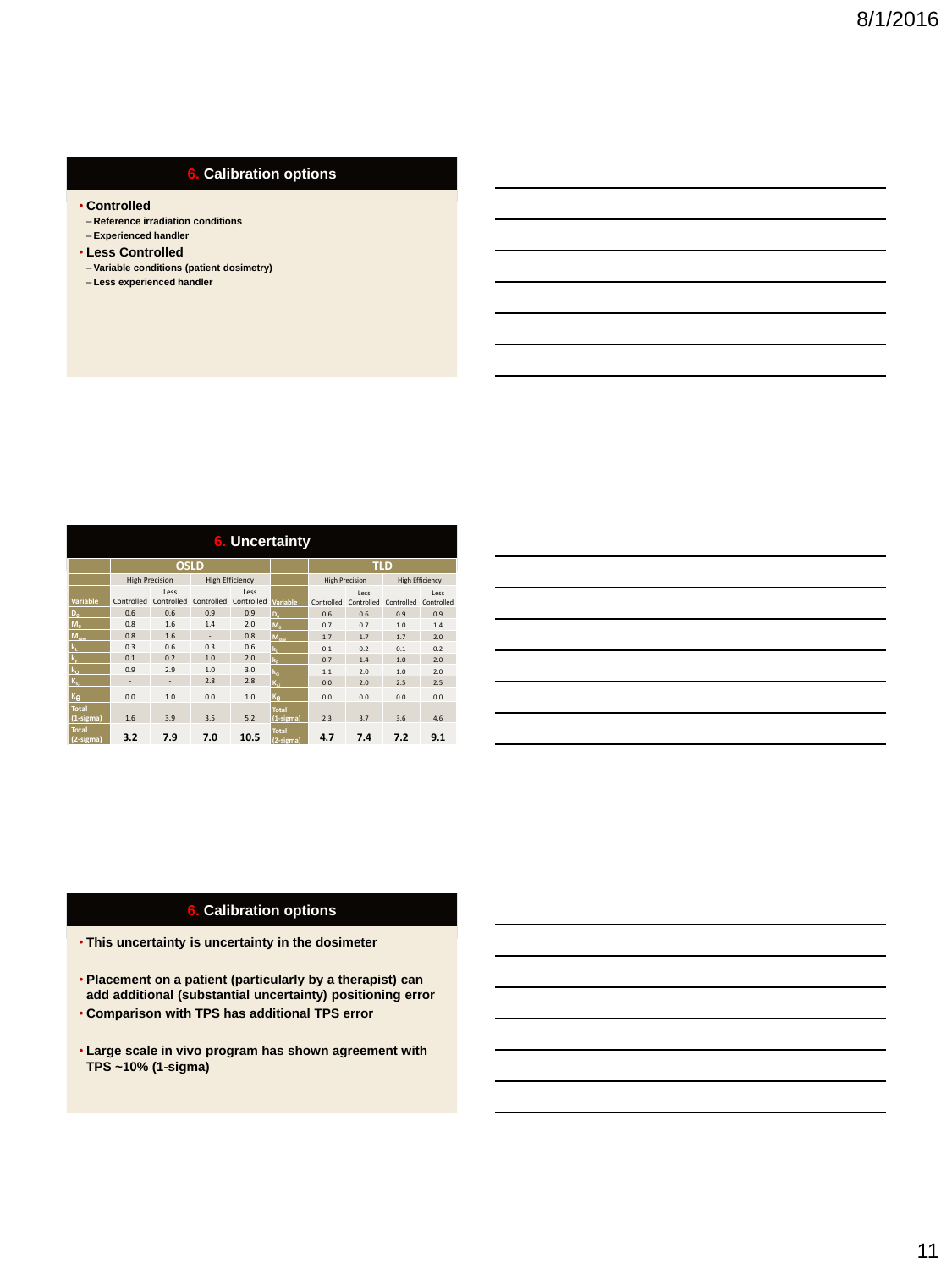## **Outline**

- **1. Introduction**
- **2. Theory**
- **3. Types of LD**
- **4. Factors for dose calculation 5. Batch calibration**
- **6. Practical dose calculation 13.Recommendations formalisms**
- **7. Commissioning and QA**
- 
- **8. General Handling 9. Safety**
- **10.Reuse**
- **11.Practical Applications**
- **12.Standardization of dose reporting**
- 

## **7. Commissioning and QA**

- **Table for commissioning of:**
- –**TLD/OSLD dosimeter**
- –**TLD/OSLD reader**
- **Table for QA**
- –**Per session**
- –**Per year**
- **Divided up based on high precision or high efficiency**

#### **Outline**

- **1. Introduction**
- **2. Theory**
- **3. Types of LD 4. Factors for dose calculation**
- **5. Batch calibration**
- **6. Practical dose calculation 13.Recommendationsformalisms**
- **7. Commissioning and QA**
- **8. General Handling**
- **9. Safety**
- **10.Reuse**
- **11.Practical Applications**
- **12.Standardization of dose reporting**
-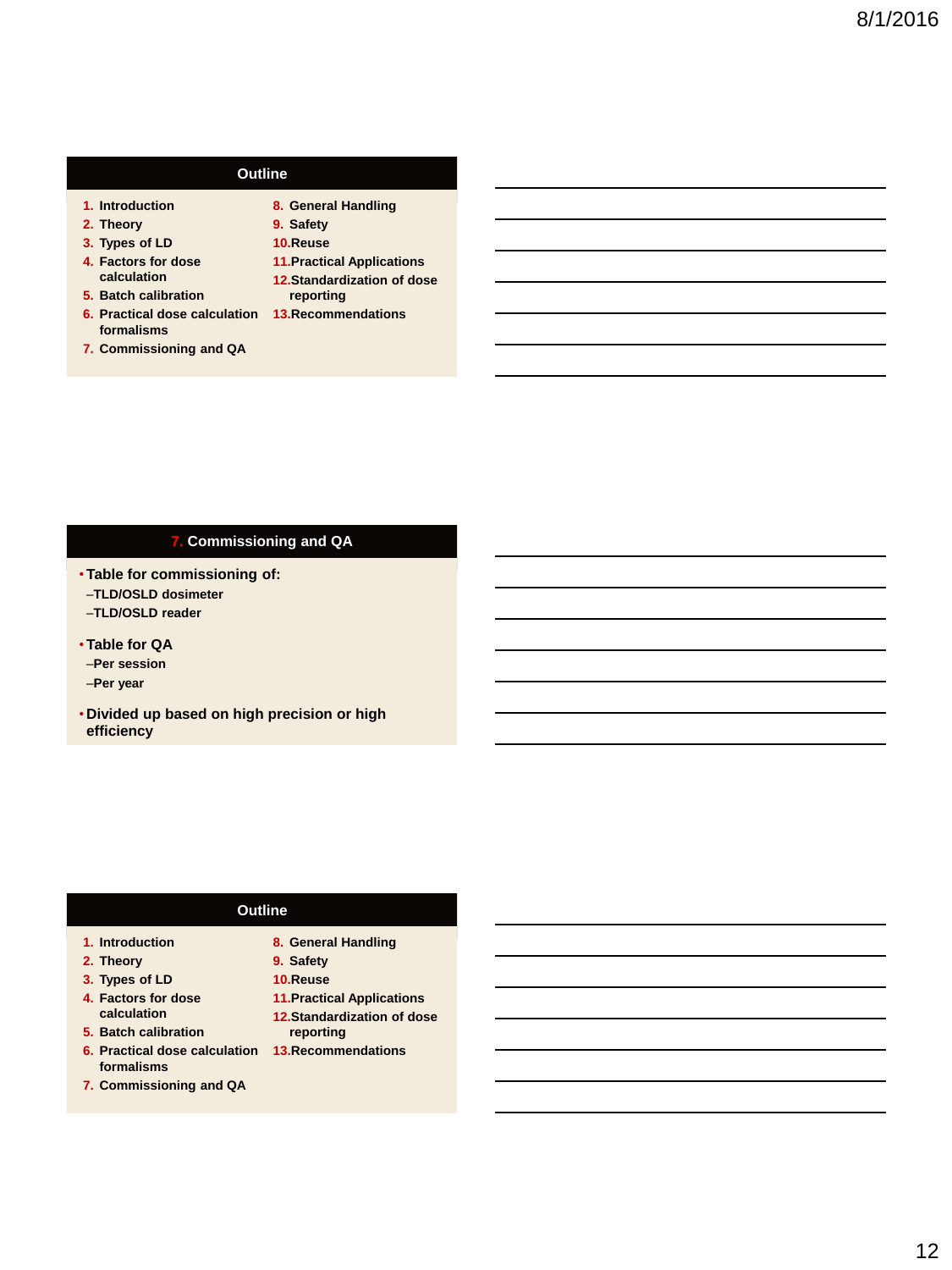## **8. General Handling**

#### • **TLD**

- **Placement of TLD/distribution of powder makes a difference (1-3%)**
- **Amount of powder makes a difference (too little or too much)**
- **Can mark chips (graphite pencil on edges)**

#### • **OSLD**

- **You can immerse in water for a reasonable period of time**
- **If detector pops open, don't lose a lot of signal** – **Warm up reader before use (or leave it on continuously)**
- 
- **Operator can influence precision**

#### • **Knob turning is a skill! 1-2% extra uncertainty for novice operators**

# **9. Safety**

#### Healt Fire Material -Reactivity<br>NFPA HMIS Physical<br>HMIS NFPA .<br>HMIS  $\overline{\text{NFPA}}$ **HMIS** LiF  $\overline{\mathbf{0}}$  $\overline{\mathbf{0}}$ Al<sub>2</sub>O<sub>3</sub> 0 0 0 0 1  $*$  1<br>
\*None listed<br>
Note: NFPA ratings are on scale of 0-4, with 0 being no hazard and 4 being extreme hazard.

#### • **Don't eat them**

- **Don't rub your eyes with them**
- **Don't smoke them**
- **Don't freebase them**
- **Don't inject between your toes**
- **Do wash your hands after handling**
- **Do follow good lab practice** – **No food or drink**

#### **10. Reuse**

- **TLD (24 hour heating regimen, well defined)**
- **Can reuse indefinitely with consistent anneal**
- **Sensitivity is highly affected by annealing**
- **Anneal as a group**
- **OSLD: (expose to light for ~24 hours)**
- **Bleaching does not empty deep traps!**
- **This affects relative trapping and recombination efficiency** • **Changes sensitivity!** • **Changes supralinearity!**
- 
- **Relationship is complicated Depends on bleaching regimen = messy**
- **Do not use past 10 Gy**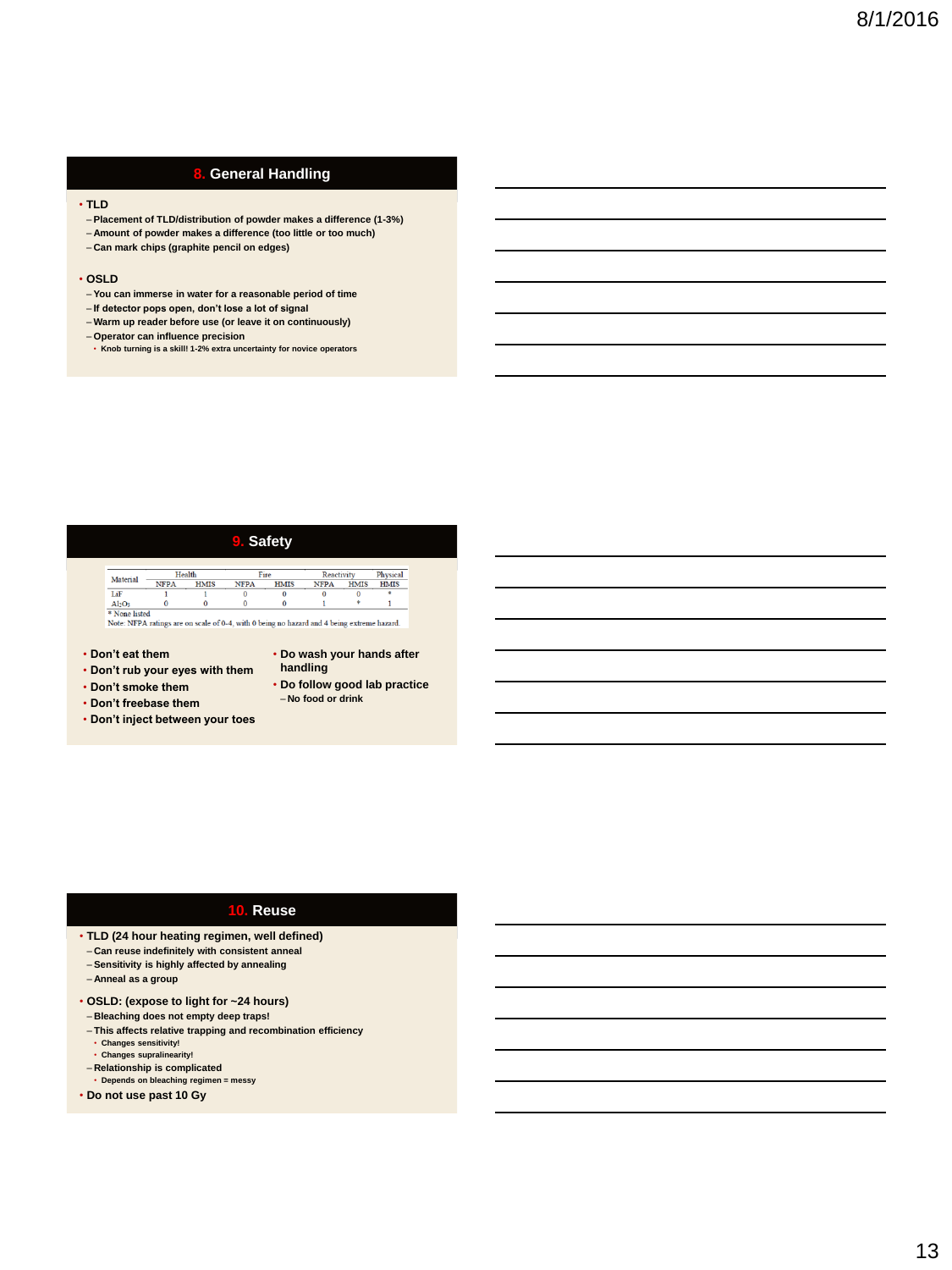## **Outline**

- **1. Introduction**
- **2. Theory**
- **3. Types of LD**
- **4. Factors for dose calculation 5. Batch calibration**
- **6. Practical dose calculation 13.Recommendations formalisms**
- **7. Commissioning and QA**

- **8. General Handling 9. Safety**
- **10.Reuse**
- **11.Practical Applications**
- **12.Standardization of dose reporting**
- 

## **11. Photon beam applications**

- **Primary beam dosimetry**
- –**Generally use bolus over dosimeter to avoid high gradient**
- **Skin/surface dosimetry**
- –**Dosimeters don't measure at surface, overestimate by 10-40+%** • **Small field dosimetry**
- 
- –**Must use small presentations.**
- **OSLD disc is too large below ~20 mm x 20 mm** • **3mm capsules unreliable below 12.5 mm**
- **TLD microcubes can go down to 6 mm x 6 mm**
- –**Accuracy good within 2% compared to other dosimeters to at least 10 mm field size, larger errors below this**

#### **11. Other applications**

- **Electron beam dosimetry**
- –**Don't use OSLD for fields smaller than 2 cm x 2 cm**
- –**Energy dependence is minimal, angular dependence has not been evaluated**
- **Proton beam dosimetry**
- –**Signal/dose is less for high LET.**
- **E.g., k<sup>Q</sup> is 1.05 for OSLD in protons**
- –**Consistent across LET for protons, but not for carbon**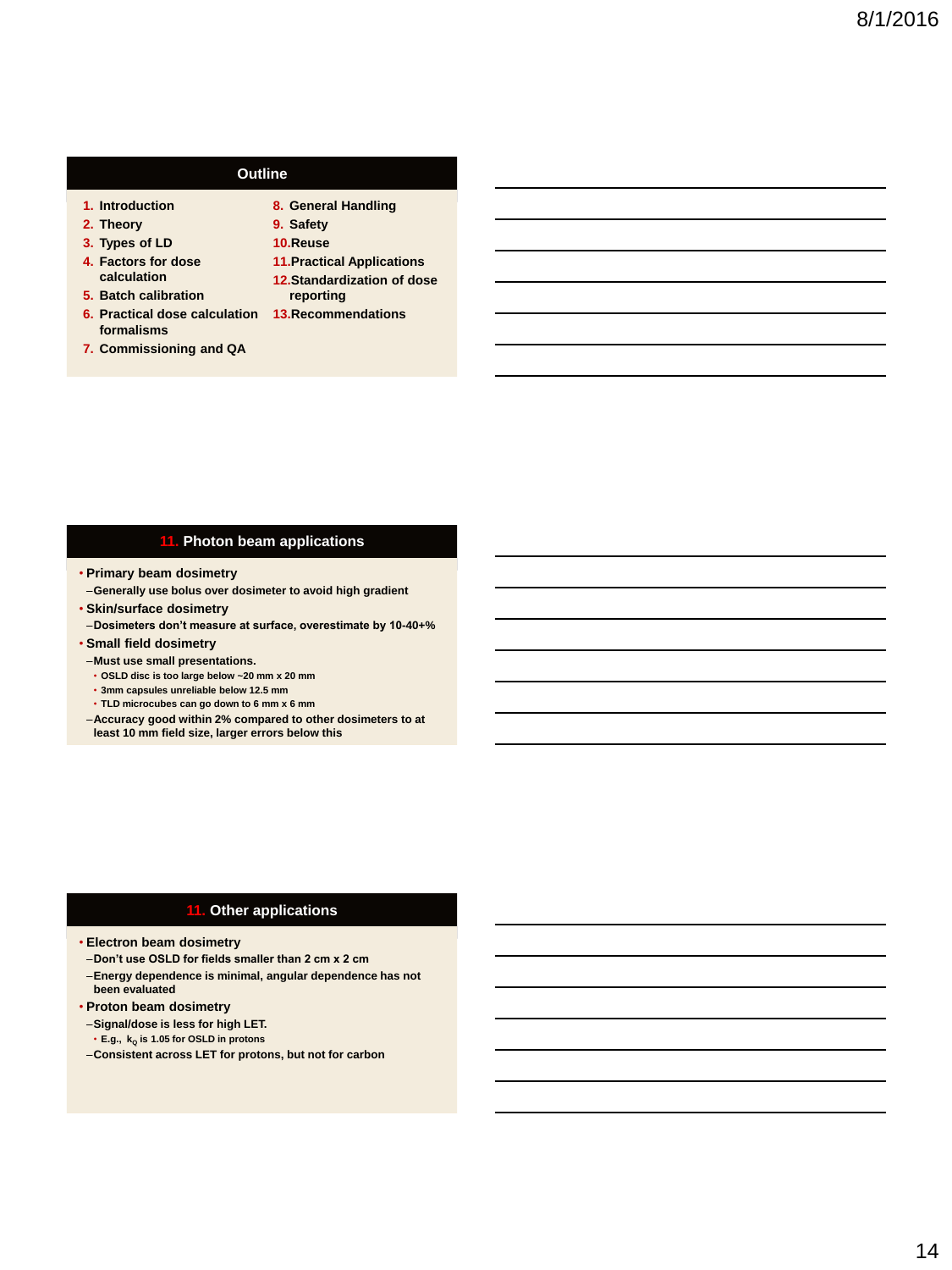#### **11. Other applications**

- **Brachytherapy and kV applications**
- –**Energy dependence becomes a larger correction**
- **Also more sensitive to variations in spectrum (particularly OSLD)**
- **E.g., for CT, k<sup>Q</sup> depends on kV (10-15%), filter (10%), and scan extent (5%)**
- –**Angular dependence becomes a larger concern (particularly OSLD)**
- –**Linearity is less of a concern**
- –**Reproducibility of LDs is still good down to very low doses** • **5 mGy**

#### **11. Other applications**

- **Out of field applications**
- **Energy is lower, dosimeter overresponds** –**5-12% correction for TLD, 10-25% for OSLD**
- **Place bolus over dosimeter (to nominal ~ dmax)**
- –**Scattered electron dose at patient surface – dose elevated at surface outside the treatment field, don't generally want to measure this.**
- –**Factor of 2-5**
- **Watch out for TLD-100, overresponds to neutrons (10X)**
- –**Don't measure outside the treatment field for 15 or 18 MV**
- –**Use OSLD of TLD-700**

#### **11. Other applications**

- **Measurement of neutrons**
- **Intraoperative therapy**
- **Cell and blood irradiators**
- **See report for details.**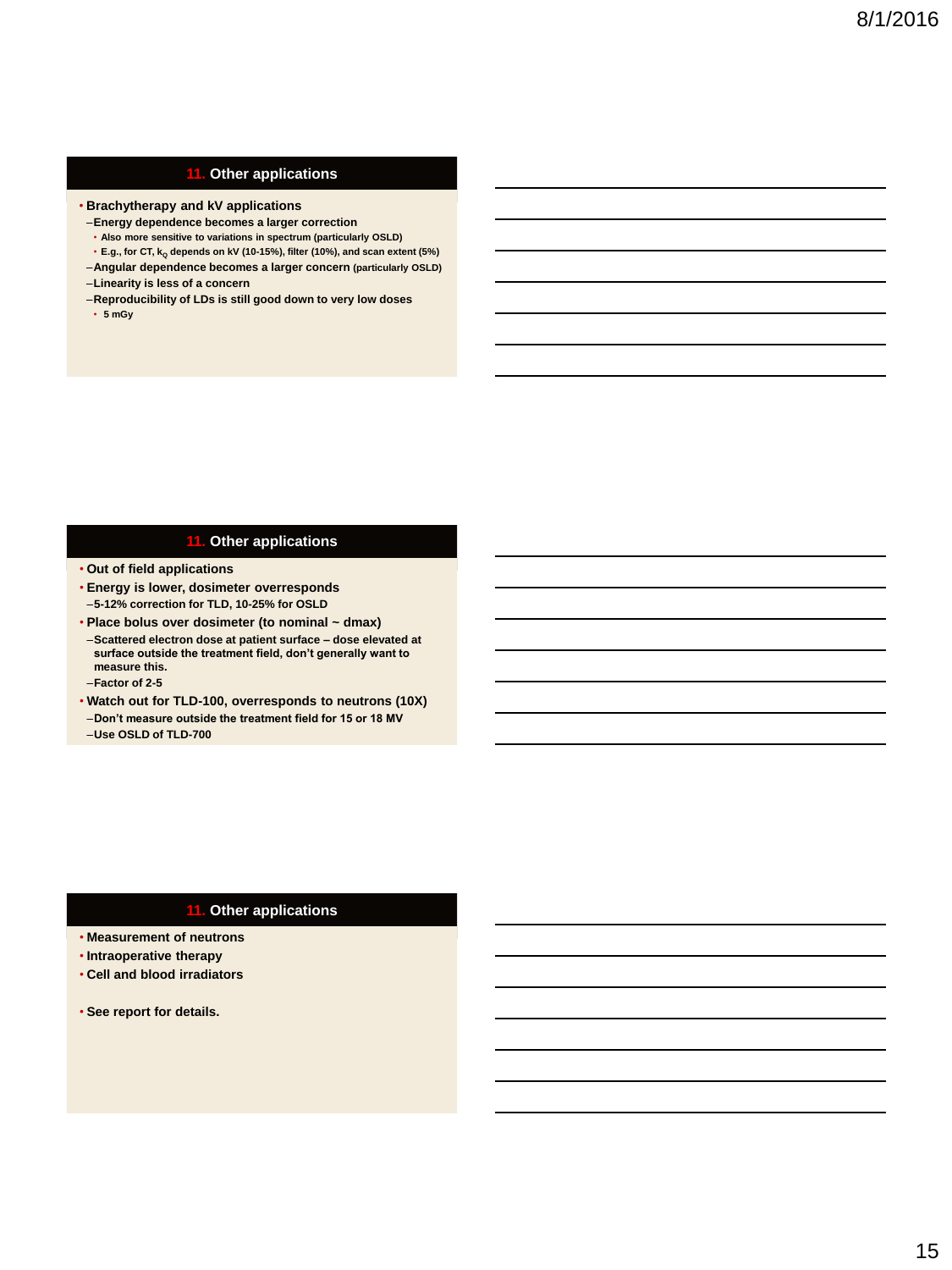## **Outline**

- **1. Introduction**
- **2. Theory**
- **3. Types of LD**
- **4. Factors for dose calculation**
- **5. Batch calibration 6. Practical dose calculation 13.Recommendations formalisms**
- **7. Commissioning and QA**
- 
- **8. General Handling 9. Safety**
- **10.Reuse**
- **11.Practical Applications**
- **12.Standardization of dose reporting**
- 

## **12. Standardization of dose reporting**

- **When reporting an LD process (or considering it), include:**
- **Material (name, form, dimensions, selection methodology)**
- **Readout process (Reader type, corrections, # readings)**
- **Calibration methodology (Nature of standards)**
- **Uncertainty estimate (typical reproducibility and overall uncertainty)**

#### **Outline**

- **1. Introduction**
- **2. Theory**
- **3. Types of LD 4. Factors for dose calculation**
- **5. Batch calibration**
- **6. Practical dose calculation 13.Recommendationsformalisms**
- **7. Commissioning and QA**
- **8. General Handling**
- **9. Safety**
- **10.Reuse**
- **11.Practical Applications**
- **12.Standardization of dose reporting**
-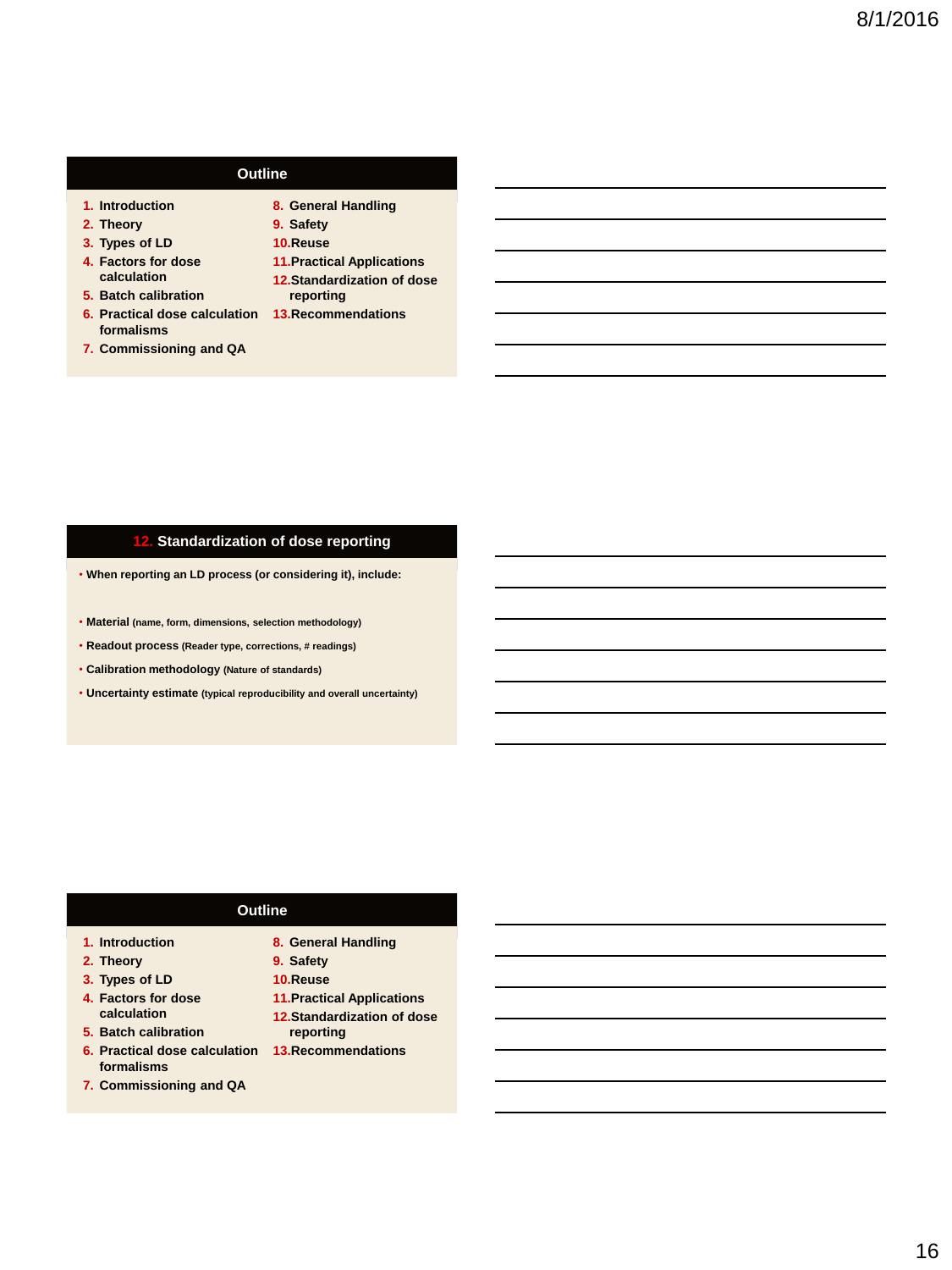### **13. Recommendations (General)**

- **Whenever starting to use a new dosimeter, a series of phantom and in vivo measurements comparing the old and new dosimeters should be performed. The precision should be similar to that predicted by Section 6.**
- **Define a calibration and readout process (examples are provided in section 6) that meets clinical needs based on workflow and acceptable uncertainty.**
- **Review and apply the commissioning and ongoing QA protocols (Section 7).**
- **Know the uncertainties associated with your chosen approach (Section 6).**
- **Handle LDs with care to avoid damage (Section 8).**
- **Use LDs (including annealing/bleaching, storage, handling, etc.) in a consistent manner to maximize reproducibility.**

#### **13. Recommendations (Dose Calculation)**

- **Readout Reproducibility. Do at least three readouts for each OSLD.**
- **System Calibration Coefficient (ND,W). TLD: calibration coefficient must be determined for every reading session. OSLD: determined for each session or calibration curve.**
- **Linearity (k<sup>L</sup> ). Necessary to account for unless at low dose (via a correction factor or calibration curve). Minimized by irradiating standards and experimental to the same dose.**
- **Beam quality, angular sensitivity (kQ, k ) Accounted for if precision warrants (via a correction factor). Minimized by irradiating standards and experimentals under same conditions.**
- **Fading (k<sub>F</sub>). Wait at least 10 min for OSLDs and at least 12 h for TLDs.**
- **Element Sensitivity (ks,i) (solid LDs only). The user may determine an acceptability window or track the relative sensitivity of each LD if batch calibration is used.**

#### **13. Recommendations (Reuse)**

- **If a consistent annealing procedure is used, TLDs may be re-used indefinitely.**
- **All individual TLDs from a batch should be annealed as a group to maintain their common properties.**
- **nanoDot OSLDs should be used only up to a cumulative dose of 10 Gy. Use to higher doses introduce many complications including changing in sensitivity, linearity, and background signal that are dependent on the bleaching history.**